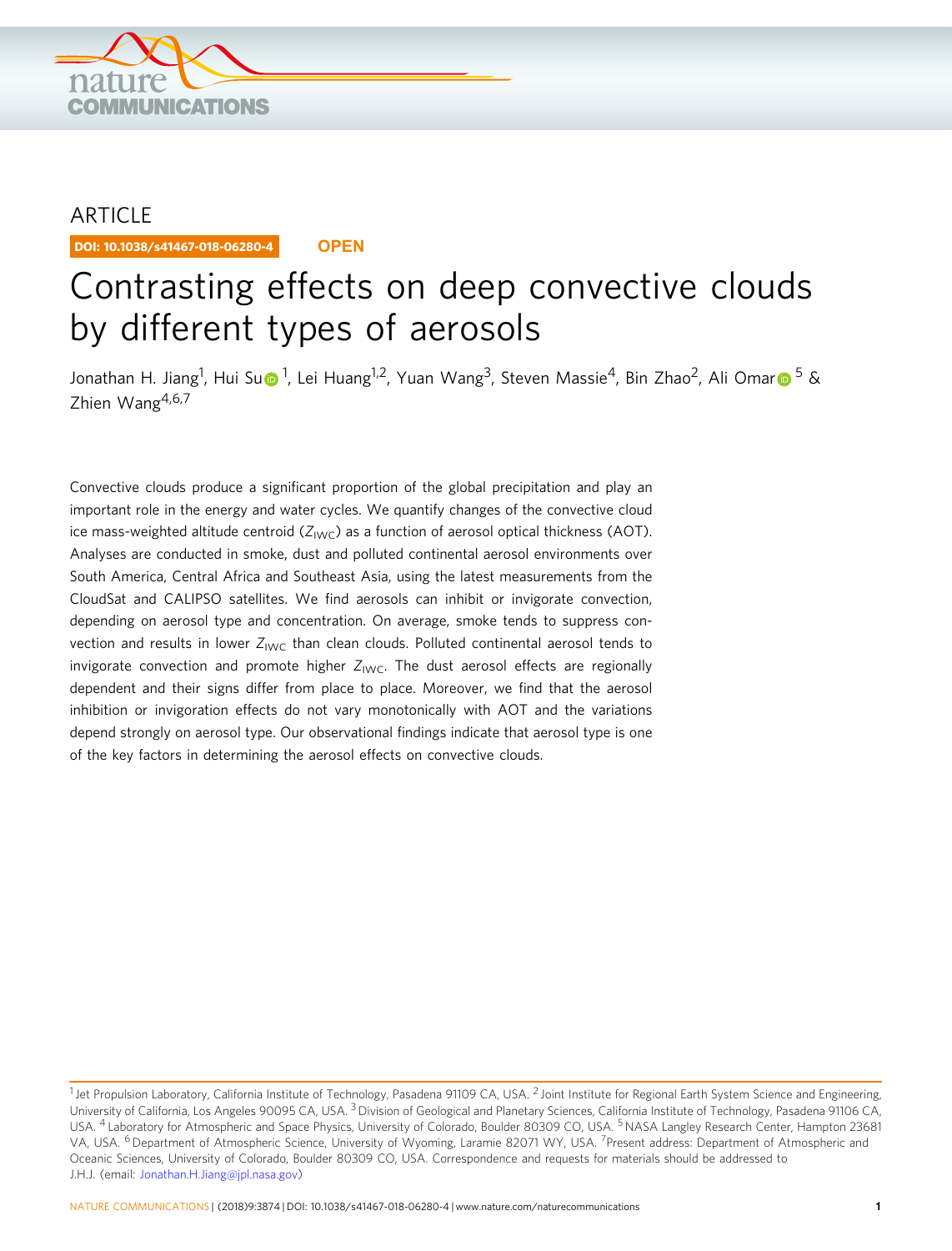<span id="page-1-0"></span>Atmospheric aerosols are considered to have the potential<br>to inhibit or invigorate convective cloud development<sup>1</sup>.<br>For absorbing aerosols, the traditional thinking is they<br>may inhibit convection by blocking the radiation to inhibit or invigorate convective cloud development<sup>1</sup>. may inhibit convection by blocking the radiation reaching the surface, enhancing the low-level stability. For example, the effect of Asian brown cloud upon rainfall over India for 1940–2040 has been simulated<sup>[2](#page-5-0)</sup> by a coupled ocean-atmosphere model, from which absorptive aerosols warm the first several kilometers of the temperature profile, thereby stabilizing the lower troposphere. This stabilization produces an inhibition of convection, and even a weakening of summer monsoon systems in Asi $a^{3,4}$  $a^{3,4}$  $a^{3,4}$ . It is conjectured that droughts in South Asia may be more likely to occur in the coming decades of the 21st century<sup>5,6</sup>. In addition, the regional circulation could be modified by absorbing aerosol<sup>7</sup>. It was found that the Hadley circulation can be weakened or expanded by absorbing aerosol, in contrast to the effects of other forcing agents such as greenhouse gases and sulfate aerosol<sup>[7](#page-5-0),[8](#page-5-0)</sup>. It has also been hypothesized that, under a highly polluted condition, the aerosol radiative effect reduces the convective available potential energy (CAPE) and suppresses deep convection, overriding the aerosol microphysical invigoration effect, and leading to a net weakening effect on the cloud development $9,10$ .

On the other hand, an increase in aerosol concentrations and thus cloud condensation nuclei (CCN) may suppress warm rain processes, permitting more liquid water to reach the freezing level, and thereby enhance latent heat release in the upper portion of clouds, known as "cloud invigoration"<sup>[10](#page-5-0)–[12](#page-5-0)</sup>. For absorbing aerosols, the traditional suppression effect is also challenged by more complicated mechanisms. It is suggested that the aerosol heating near the top of the planetary boundary layer (PBL) can stabilize the PBL, increasing convection inhibition (CIN) within the PBL but enhancing CAPE above the PBL $^{13}$ . Over a longer timescale, the suppression of the shallow convection due to absorbing aerosols can postpone the release of energy and moisture, thus feeding and enhancing deep convection later $14,15$ .

Either cloud inhibition or invigoration could result in changes in the altitude of a convective cloud. The impact of such cloud height changes on the radiative budget of the atmosphere can be illustrated by considering the changes in the blackbody emission of optically thick clouds whose cloud tops are near 13 km altitude. With a temperature lapse rate of  $-7$  K km<sup>-1</sup> near 13 km, the blackbody  $\sigma T^4$  emission (with  $\sigma$  the Stefan–Boltzmann constant) associated with cloud tops near 14 km are 13.8  $Wm^{-2}$ lower than that at 13 km. Therefore, quantification of how aerosols affect the development of convective clouds is extremely important to our understanding of the aerosol effects on weather and climate.

However, it is well recognized that quantification of how aerosol impacts clouds is not an easy task<sup>[16](#page-5-0)</sup>. Difficulties often arise due to the potential dynamical feedbacks in a mesoscale cloud system, which could dampen aerosol invigoration or suppression effect on individual clouds; or due to the lack of observations of cloud life cycles owing to the snapshot nature of available satellite observations<sup>17</sup>. A major challenge is to isolate the effects of different types of aerosol on different types of clouds.

Satellite measurements from CALIPSO and CloudSat provide a closely collocated aerosol and cloud dataset with both aerosoltype and cloud-type information. The CALIPSO aerosol profile data include seven aerosol-type classifications<sup>[18](#page-5-0)</sup>: elevated smoke, polluted continental/smoke, polluted dust, dust, clean continental, clean marine and dusty marine. For brevity, we refer to the 'elevated smoke' type as 'smoke' and the 'polluted continental/ smoke' type as 'polluted continental' in this study. The CALIPSO–CloudSat combined cloud profile data include eight cloud-type classifications<sup>19</sup>: Deep Convective, Cirrus, Nimbostratus, Altostratus, Altocumulus, Cumulus, Stratus and Stratocumulus. Figure 1 illustrates an example of co-located CloudSat cloud and CALIPSO aerosol measurements. More details are given in the Methods section. A few studies have analyzed aerosol–cloud interactions as a function of cloud types. For example, Christensen et al. $^{20}$  $^{20}$  $^{20}$  used the CloudSat data to quantify the aerosol indirect effects on deep convective clouds. However, this study did not consider different aerosol types.

In this article, we focus on deep convective clouds and analyze the CloudSat/CALIPSO datasets to quantify the different convective cloud heights developed in different aerosol environments, such as smoke, dust and polluted continental aerosols. We find that different types of aerosols exert different effects on the deep convective cloud heights and non-linearity prevails in the aerosol effects.

#### Results

Type-dependent aerosol effects. The first question arises as how to accurately measure the changes in cloud height due to aerosol effects. Observed cloud top heights and cloud depths vary substantially due to the diverse environmental conditions they develop in. The high vertical resolution of CloudSat measurements allow us to calculate a mass-weighted altitude centroid that integrates over a range of altitude for a deep convective cloud. Since the cloud inhibition (invigoration) process implies a decrease (increase) in imparted energy release in the cloud development process, we can use the cloud ice water content (IWC, mg m<sup>-3</sup>) and altitude (z, m) weighted centroid to measure



Fig. 1 Curtain plot of clouds in different aerosol environments. Curtain plot of CloudSat/CALIPSO cloud water content and collocated CALIPSO smoke and polluted continental aerosol extinction profiles along an orbit over South America on 25 October 2007. The image is smoothed by a 12 km running window along the satellite tracks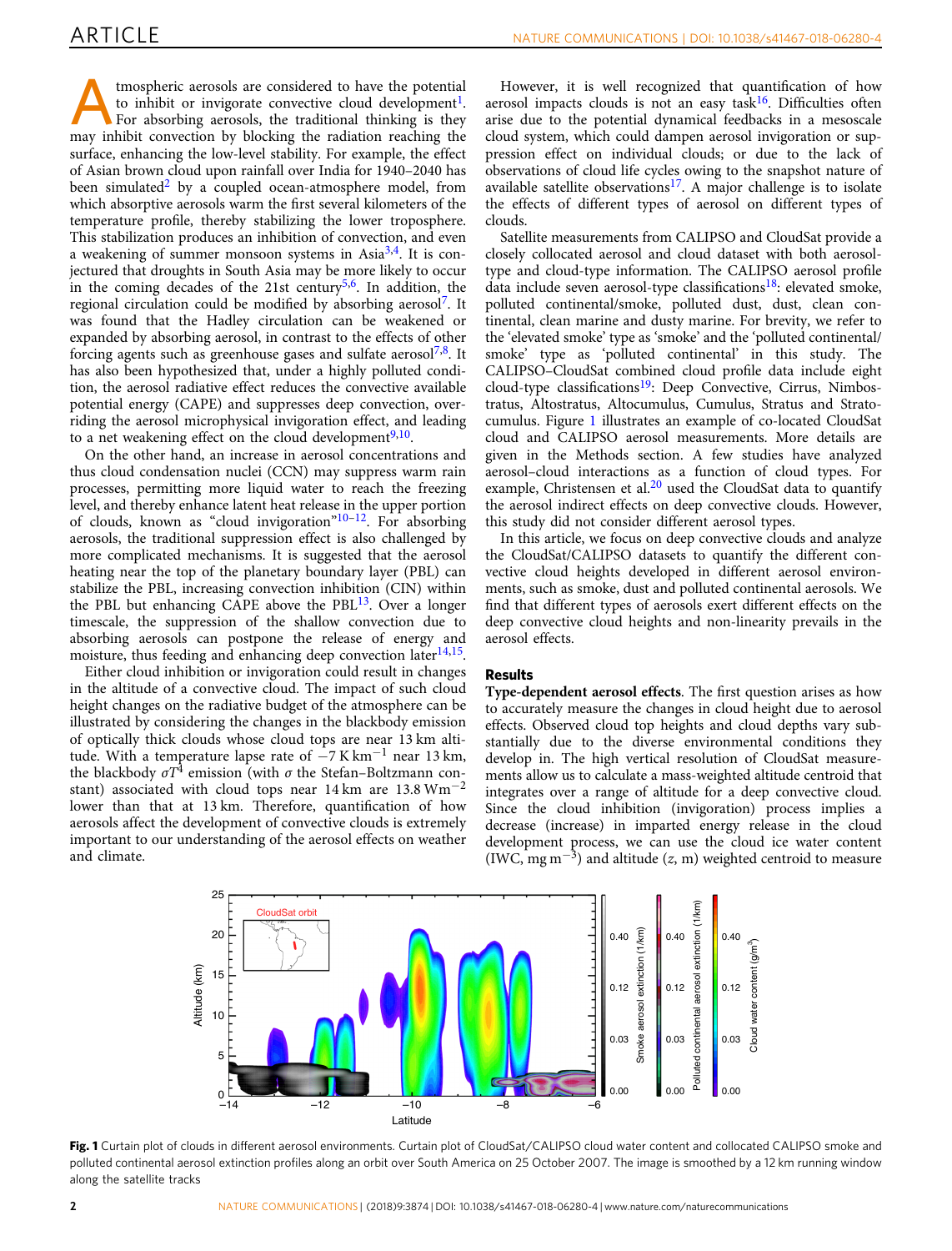<span id="page-2-0"></span>

Fig. 2 Changes of cloud altitude in different aerosol environment. Annual average changes of the altitude centroid for deep convective clouds, computed as  $Z_{\text{IWC}}$  differences between clean environment and different aerosol environments: smoke aerosol (gray), dust aerosol (blue) and polluted continental aerosol (red) over the three selected regions: (left) South America, (middle) Central Africa and (right) Southeast Asia. The error bars denote the standard errors of the  $\Delta Z_{\rm IWC}$ 



Fig. 3 Non-monotonic responses of convective cloud to aerosol perturbation in different aerosol environments. IWC weighted altitude centroid for smoke aerosol (gray line), dust aerosol (blue line) and polluted continental aerosol (red line) as a function of aerosol optical thickness (AOT) for SAM (top panel), CAF (middle panel) and SEA (lower panel). The AOT includes aerosols above 500 m over the surface, see Methods section for details. The error bars denote the standard errors of the bin average

the changes in overall cloud ice mass being lofted into the air, and thus the strength of deep convection.

The altitude centroid<sup>[21](#page-5-0)</sup> for each IWC profile,  $Z_{\text{IWC}}$  is calculated from the expression:

$$
Z_{\rm IWC} = \int \text{IWC} \cdot z \cdot dz / \int \text{IWC} \cdot dz, \tag{1}
$$

where  $z$  is the altitude. If cloud inhibition (invigoration) is present, the  $Z_{\text{IWC}}$  values decrease (increase) in an aerosol environment relative to a clean condition.

The IWC profile can be influenced by many factors, i.e., IWC (z, aerosol type, cloud type, region, season, meteorology). For this study, we focus our analysis on three aerosol types: smoke, dust and polluted continental aerosol; one cloud type: deep convective cloud; and three regions: South America (SAM, 0–30° S, 35° −80° W), Central Africa (CAF, 20° S–15° N, 10° W–50° E) and Southeast Asia (SEA, 0–35° N, 75°–125° E). These three regions are chosen considering the fact that the aforementioned three aerosols types are dominant (See Supplementary Figure 1 and the associated discussions), and convective activities are also abundant there.

Figure 2 shows the annual averaged  $Z_{\text{IWC}}$  changes for convective clouds in different aerosol (smoke, dust, polluted continental) environments relative to clean conditions in the three regions. It is obvious that in smoke environments, the average convective cloud  $Z_{\text{IWC}}s$  are lower than those in clean conditions in all three regions. In polluted continental environments, the  $Z_{\text{IWC}}$ s are all higher than those in clean conditions in all three regions. When dust is the dominant aerosol type, the impact on the convective cloud ice altitude centroid shows a regional dependence. In SAM, dust contaminated  $Z_{\text{IWC}}$ s are higher than clean clouds. In CAF and SEA, Z<sub>IWC</sub>s are lower in dust environments. In addition to the annual mean, the seasonal changes of  $Z_{\text{IWC}}$  in different aerosol environments, different regions and different aerosol optical thickness (AOT) ranges are also studied (Supplementary Figures 2 and 3). The suppression effect of smoke and the invigoration effect of polluted continental on deep convection holds true in the seasonal mean, however, there are considerable variations with AOT and season due to the combinations of aerosol-type changes and meteorological variations, which will be discussed below.

Non-monotonic cloud responses. Figure 3 further shows, for each region, non-monotonic responses of convective cloud  $Z_{\text{IWC}}$ to aerosol perturbations in three different aerosol environments, dominated by smoke, dust and polluted continental aerosols, respectively. For small aerosol loading up to AOT ~0.2–0.3, the convective cloud  $Z_{\text{IWC}}$  decreases in the smoke aerosol environment, whereas conversely in the polluted continental environment  $Z_{\text{IWC}}$  rapidly becomes higher with increasing AOT. This distinct difference suggests that smoke aerosol, which consists of mostly absorbing aerosols (black and organic carbon) $18,22,23$ , could act to stabilize the temperature profile and suppress convection as suggested by previous modeling studies and observations of Asian brown clouds[2.](#page-5-0) In addition, smoke lifted by convection might also accelerate evaporation of cloud droplet or sublimation of ice crystals through absorptive heating<sup>[10](#page-5-0)</sup>, the socalled aerosol semi-direct effect. These combined effects could weaken the convective development and therefore lower  $Z_{\text{IWC}}$  in the smoke environment. However, the behavior of convective clouds in the polluted continental environment (e.g., mixture of sulfate, nitrate and other pollutants), when  $AOT < 0.3$ , is con-sistent with the aerosol invigoration hypothesis<sup>[10](#page-5-0)</sup> that an increase in CCN energizes deep convection through the latent heat release due to the freezing of a larger amount of water droplets, though it is possible that meteorological factors may also be of importance.

Under heavy aerosol loading conditions ( $AOT > ~ 0.3$ ), the above effects are reversed:  $Z_{\text{IWC}}$  increases with AOT in the smoke environment, whereas it decreases under polluted conditions, and both seem to stabilize at  $AOT > ~ 0.8$ . The monotonic increase of  $Z_{\text{IWC}}$  with AOT in the thick smoke environment can be explained by the enhanced CAPE above the aerosol heating layer and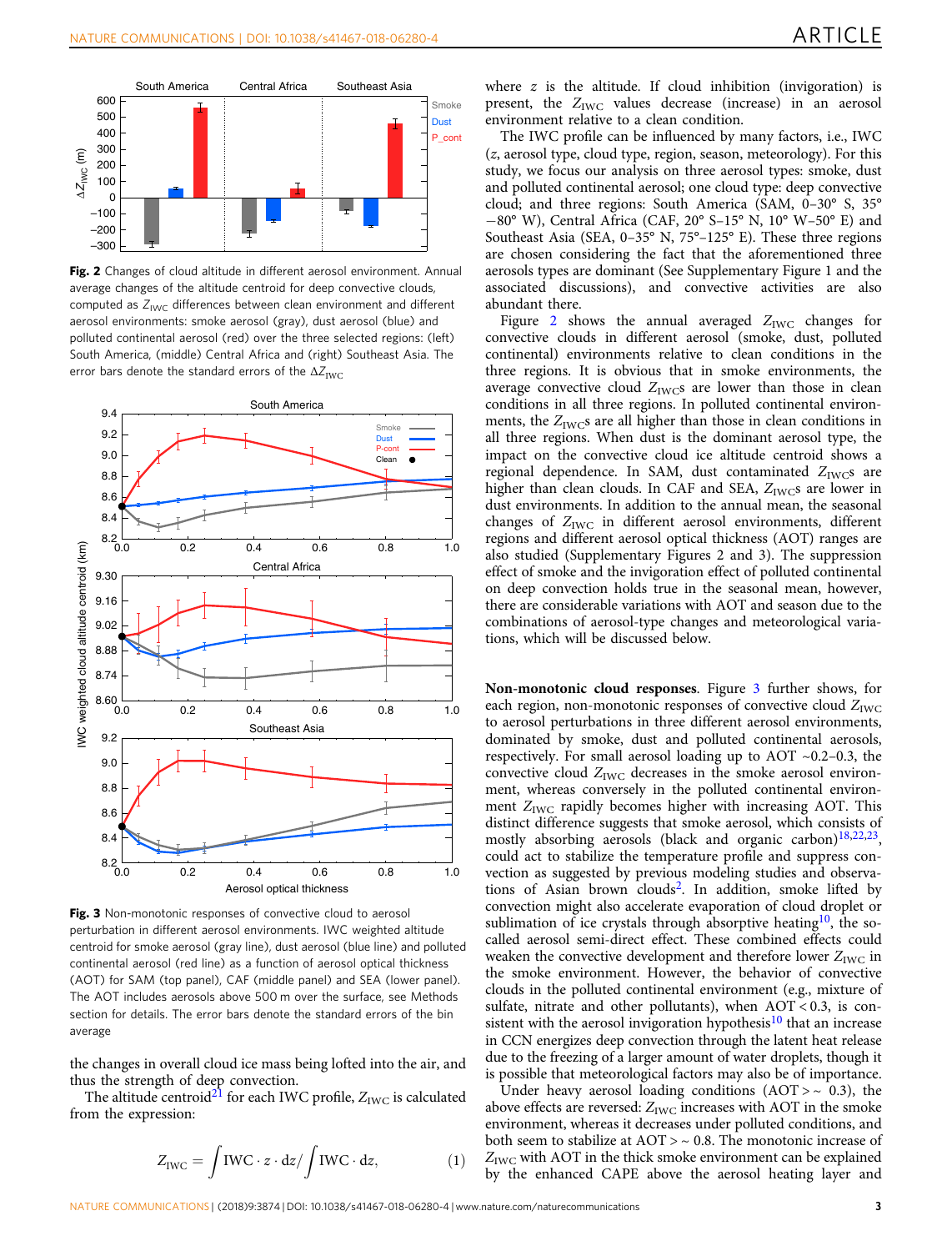<span id="page-3-0"></span>Table 1 Total correlations between column AOT and IWC centroid, and the partial correlations with the effects of 12 meteorological parameters eliminated individually and simultaneously over all seasons

|                   | <b>South America</b> |          |                                | <b>Central Africa</b> |             |                                | <b>Southeast Asia</b> |         |                                |
|-------------------|----------------------|----------|--------------------------------|-----------------------|-------------|--------------------------------|-----------------------|---------|--------------------------------|
|                   | Smoke                | Dust     | <b>Polluted</b><br>continental | Smoke                 | <b>Dust</b> | <b>Polluted</b><br>continental | Smoke                 | Dust    | <b>Polluted</b><br>continental |
| Total             | $-0.076$             | 0.030    | 0.14                           | $-0.007$              | $-0.020$    | 0.010                          | $-0.035$              | $-0.13$ | 0.071                          |
| correlation       |                      |          |                                |                       |             |                                |                       |         |                                |
| RH <sub>850</sub> | $-0.072$             | 0.028    | 0.15                           | $-0.008$              | $-0.018$    | 0.030                          | $-0.030$              | $-0.12$ | 0.067                          |
| RH <sub>500</sub> | $-0.072$             | 0.028    | 0.15                           | $-0.008$              | $-0.018$    | 0.030                          | $-0.030$              | $-0.12$ | 0.067                          |
| RH <sub>350</sub> | $-0.070$             | 0.038    | 0.17                           | $-0.023$              | $-0.030$    | 0.006                          | $-0.032$              | $-0.13$ | 0.078                          |
| <b>LTS</b>        | $-0.077$             | 0.029    | 0.14                           | $-0.010$              | $-0.020$    | 0.007                          | $-0.030$              | $-0.12$ | 0.069                          |
| VV <sub>500</sub> | $-0.084$             | 0.015    | 0.13                           | $-0.007$              | $-0.021$    | 0.008                          | $-0.046$              | $-0.14$ | 0.061                          |
| VV <sub>300</sub> | $-0.069$             | 0.014    | 0.14                           | $-0.009$              | $-0.020$    | 0.008                          | $-0.032$              | $-0.13$ | 0.071                          |
| $U_{300}$         | $-0.099$             | $-0.046$ | 0.11                           | $-0.007$              | $-0.020$    | 0.009                          | $-0.076$              | $-0.18$ | 0.070                          |
| $U_{1000}$        | $-0.068$             | 0.031    | 0.14                           | $-0.010$              | $-0.024$    | 0.006                          | $-0.031$              | $-0.12$ | 0.083                          |
| $V_{300}$         | $-0.091$             | $-0.004$ | 0.13                           | $-0.005$              | $-0.021$    | 0.010                          | $-0.054$              | $-0.14$ | 0.078                          |
| $V_{1000}$        | $-0.077$             | 0.031    | 0.14                           | $-0.005$              | $-0.020$    | 0.010                          | $-0.027$              | $-0.13$ | 0.079                          |
| CAPE              | $-0.050$             | $-0.011$ | 0.13                           | 0.023                 | $-0.001$    | 0.021                          | $-0.080$              | $-0.17$ | 0.067                          |
| <b>VWSH</b>       | $-0.079$             | 0.033    | 0.14                           | $-0.006$              | $-0.025$    | 0.008                          | $-0.036$              | $-0.13$ | 0.071                          |
| All parameters    | $-0.033$             | $-0.43$  | 0.16                           | 0.009                 | $-0.016$    | 0.015                          | $-0.078$              | $-0.18$ | 0.064                          |

unconsumed instability and moisture from suppressed shallow convection<sup>[13](#page-5-0)–[15](#page-5-0)</sup>. On the other hand, the decrease of  $Z_{\text{IWC}}$  with further increase of AOT in the heavy pollution environment (when the polluted continental aerosol dominates) suggests that substantial pollution could decrease the amount of sunlight reaching the surface, which in turn could weaken convection.

The non-monotonic response of cloud properties to aerosol perturbations is consistent with some earlier studies $24-26$  $24-26$  $24-26$ , in which there is often a turning point after which the aerosol effects reverse. This reflects the competing influences of aerosol microphysical and radiative effects. Our study further demonstrates the type dependency of this non-monotonic cloud response to aerosol forcing. The quantification of the aerosol–cloud relationships is difficult, due to the inadequacy of available tools to identify key responses to aerosol perturbations $16,27$ . In addition, the feedbacks from environmental condition changes (e.g., moisture changes due to different evaporation efficiencies<sup>[28](#page-5-0)</sup> or changes in mesoscale dynamics) could be non-monotonic as well<sup>[29](#page-5-0)</sup>.

Influence of meteorological factors. Changes in convective cloud vertical structure can also be caused by changes in large-scale meteorological conditions $30$  in addition to the aerosol microphysical and radiative effects. For example, cloud formation is usually positively correlated with relative humidity (RH) and large-scale vertical velocity, and negatively correlated with wind shear $31-33$  $31-33$  $31-33$ . For convective cloud, the strength of convection is also proportional to the buoyancy of an air parcel when it is lifted, which is measured by the CAPE<sup>[34](#page-5-0)</sup>.

To explore the meteorological impacts on the  $Z_{\text{IWC}}$ , we calculate the partial correlation between AOT and  $Z_{\text{IWC}}$ . The partial correlation is a measure of the linear dependence between two variables where the influence from possible controlling variables (meteorological parameters in this case) is removed[35](#page-5-0)–[38](#page-6-0). More details of this method are given in the Supplementary section. In general, if the partial correlations are similar to the corresponding total correlation (at least they have the same sign), the correlation between AOT and  $Z_{\text{IWC}}$ exists regardless of the effects of certain meteorological parameters. In other words, the meteorological covariations are not likely a main reason for the correlations between AOT and

 $Z_{\text{IWC}}$ . On the contrary, if the partial and total correlations have different signs, the effect of meteorological covariations is considered to dominate over the aerosol effects.

Twelve meteorological parameters are taken into account in this analysis. They include:  $RH<sub>850</sub>$ , the RH at 800 hPa;  $RH<sub>500</sub>$ , the RH at 500 hPa;  $RH_{300}$ , the RH at 350 hPa; LTS, the lower troposphere stability;  $VV_{500}$ , the vertical pressure velocity at 500 hPa;  $VV_{300}$ , the vertical pressure velocity at 300 hPa;  $U_{300}$ , the Ucomponent of winds at 300 hPa;  $U_{1000}$ , the U-component of winds at 1000 hPa;  $V_{300}$ , the V-component of winds at 300 hPa;  $V_{1000}$ , the V-component of winds at 1000 hPa; CAPE; VWSH, the vertical wind shear at potential vorticity surface of  $2 \times 10^{-6}$  km<sup>2</sup>  $kg^{-1} s^{-1}$ . The results of regional-specific partial correlation coefficients with each or all of them removed are summarized in Table 1.

In South America and Southeast Asia, the annual total and partial correlations are generally similar for smoke and polluted continental aerosol, indicating that meteorological covariations are not likely a major reason for the correlations between AOT and  $Z<sub>WC</sub>$ . Also, the seasonal total and partial correlations (see Supplementary Table 1) are generally of the same sign as the annual results, except for a couple of cases where the correlations are very weak (e.g., smoke in the spring for South America). Therefore, the invigoration effect of polluted continental and the inhibition effect of smoke appear to be robust, although meteorological conditions may play a role in certain situations. In Central Africa, however, the impact of meteorological conditions on the annual mean is much larger and dominate the aerosol effects, as indicated by the different signs between the annual mean total correlations and partial correlations, as well as the presence of insignificant correlation coefficients. A closer look at the aerosol effects and meteorological influence in different seasons of Central Africa (See Supplementary Table 1) reveals the existence of the contrasting aerosol effects over different seasons. Both smoke and polluted continental aerosols show a significant suppressing effect on convection during winter, but their signs are reversed in the fall, resulting in a net insignificant aerosol effect in the annual mean. A comparison of Table 1 and Supplementary Table 1 suggests that the seasonality in meteorology might be key for Central Africa. The aerosol effects manifest on the seasonal timescale, but meteorology dominates on the annual mean.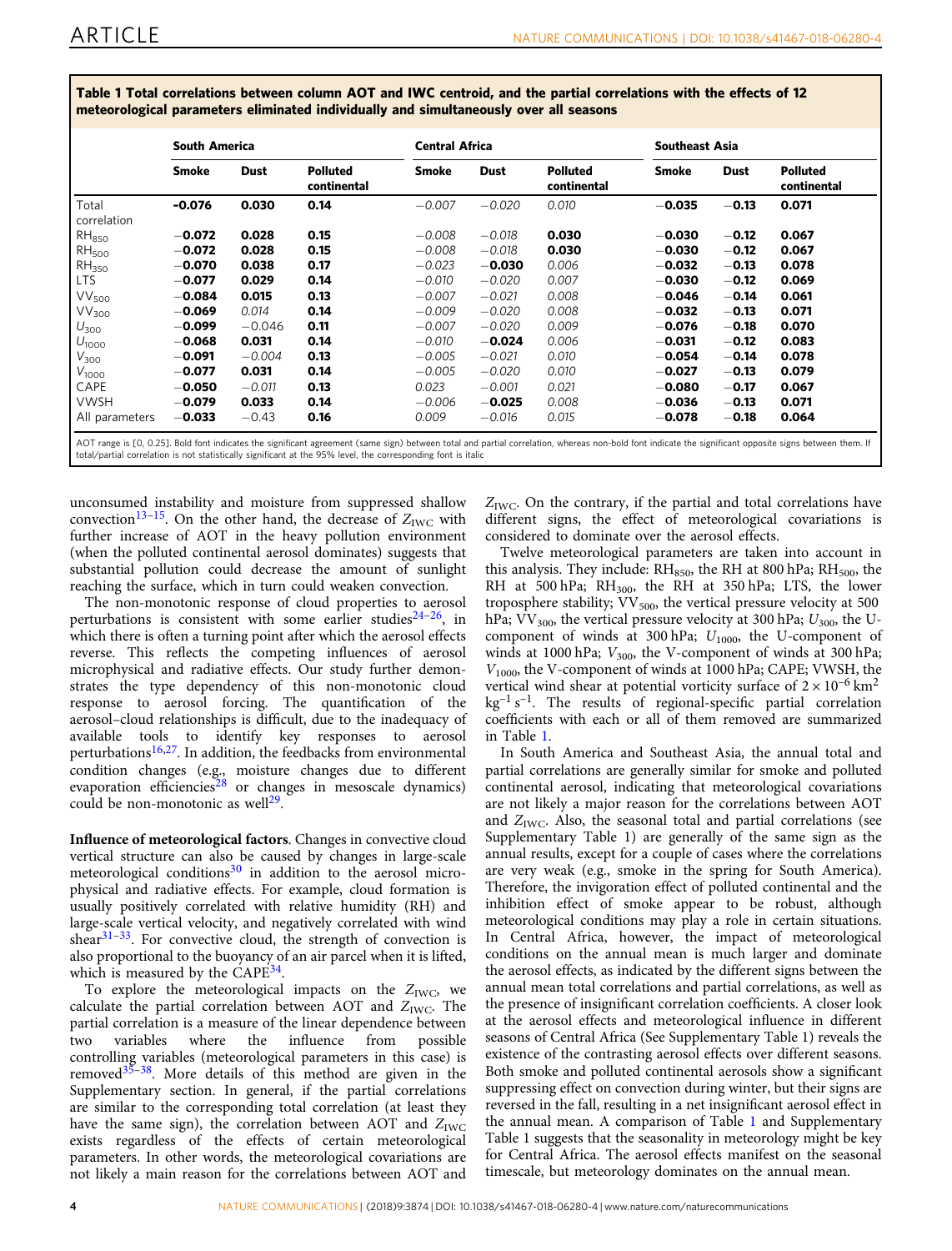The above analyses demonstrate the complexity of the AOT–  $Z_{\text{IWC}}$  relationship in different seasons and meteorological conditions. In some places, meteorology affects convection in the same direction as aerosol, but in other places it might work in the opposite direction. However, the bulk behaviors of the inhibition effect of smoke and the invigoration effect of polluted continental aerosol shown in the annual mean (Fig. [2\)](#page-2-0) and seasonal means (Supplementary Figure 3) are robust no matter what meteorological factors are considered. This is especially true for the smoke aerosol. The mechanisms for the observed relations should be identified through detailed cloud-resolving modeling studies in the future.

### **Discussion**

Impacts of different types of aerosols on deep convective clouds are examined in this study based on the latest available satellite data. Capitalizing on the aerosol speciation capability of CALIPSO and vertical profiling capability of CloudSat, we calculate changes in convective cloud altitudes weighted by ice water content  $(Z<sub>IWC</sub>)$  as a function of AOT for smoke, dust and polluted continental aerosol types over South America, Central Africa and Southeast Asia. The  $Z_{\text{IWC}}$  and AOT are calculated from the latest version of data from the CloudSat and CALIPSO experiments. We demonstrate that the impacts of different aerosol types on convective cloud development are substantially different. For the smoke aerosol environment, the  $Z_{\text{IWC}}$  decreases with small aerosol loading up to AOT  $~0.2$ , then gradually increases as aerosol loading increases. Conversely in the polluted continental environment, the  $Z_{\text{IWC}}$  increases with mild aerosol loading, but decreases with further aerosol enhancement. The influence of dust on convective cloud ice has a strong regional dependence compared with the smoke and pollution impacts. Our findings provide observational evidence that the aerosol "inhibition" and "invigoration" processes, previously hypothesized in the literature, strongly depend on aerosol type and concentration. In a light smoke environment, aerosols suppress deep convection, producing ice clouds with lower altitude centroid. If smoke is substantial, shallow convection can be totally shut down, but subsequent deep convection can become even stronger due to the unconsumed CAPE<sup>[15,](#page-5-0)[39,40](#page-6-0)</sup>, especially above the PBL<sup>13</sup>. The reverse is true for aerosols from anthropogenic pollution, in which lightly polluted air invigorates convection and produces ice clouds at higher altitude. In a heavily polluted environment, convection is weakened by decreasing the amount of sunlight reaching the surface. The aerosol effects on convective clouds over Central Africa are generally less pronounced than those over South America and Southeast Asia.

In South America, dust tends to invigorate convection on the annual mean (Fig. [1](#page-1-0)) but have mixed results when meteorological factors are considered (Table [1\)](#page-3-0). In Southeast Asia and Central Africa, dust aerosols behave like smoke that suppress convection. We note that a substantial amount of South American dust originates in the Sahara $41$ . In contrast, the Southeast Asia and Central Africa dusts originate from the same continent. Because dust near the source is likely to be at a lower altitude than dust transported over a long distance, the South American dust likely has a different altitude profile compared with the Southeast Asia and Central Africa dust. Dust at lower altitudes influences the temperature profile and atmospheric stability in a manner different from dust at higher altitudes. This likely explains the differences in the effect of dust on  $Z_{\text{IWC}}$  in South America when compared with Southeast Asia and Central Africa.

Our study presents interesting results, which can be compared with previous studies. Koren et al.<sup>[24](#page-5-0)</sup> used MODIS aerosol and cloud top pressure data to study how cloud top pressure changes along with aerosol variations. Figure 2 of their study indicates that cloud top height first increases and then decreases as aerosol increases. This behavior was attributed to the enhanced aerosol that reduces the amount of surface illumination. The polluted continental curves in our Fig. [3](#page-2-0) display similar characteristics. However, we find that clouds in smoke, polluted continental and certain dust environments behave differently, suggesting that cloud heights are also sensitive to the aerosol type. Figure 10 of Koren et al. $32$  indicates that cloud top pressure changes, due to changes in aerosol, also are dependent upon RH and the convective regime (i.e., the  $\omega$  pressure vertical velocity). They found that cloud heights are higher for larger RH values. Our study finds that the cloud heights are sensitive to aerosol type, regardless of moisture content in the atmosphere. Massie et al.<sup>21</sup> analyzed the vertical shapes of IWC profiles as a function of MODIS aerosol, ozone monitoring instrument absorbing aerosol and Microwave Limb Sounder CO at 215 hPa (a smoke proxy). They suggested that differences in the IWC vertical shape profiles for deep convective clouds are consistent with the assumption that absorptive aerosol inhibits convective cloud development. This aspect of their results is confirmed by our study's analysis. Previous studies<sup>[25](#page-5-0),[42](#page-6-0)</sup> show aerosol can either suppress<sup>[24,](#page-5-0)[43,44](#page-6-0)</sup> or invigorate<sup>[12](#page-5-0)[,45](#page-6-0)-[47](#page-6-0)</sup> the development of deep convective clouds. Our analyses highlight, in addition to meteorological factors, that the aerosol type is one of the key factors that determine the aerosol effects on convective clouds.

It is worth noting that caveats exist when using CloudSat and CALIPSO in the study. For example, polar-orbit satellite data, measured at fixed 1:30 a.m./p.m. observation times, only provide an instantaneous relationship between aerosol and clouds, and do not address aerosol effects on cloud lifecycle and time-dependent mesoscale convection systems. However, as current global climate models do not accurately depict deep convective cloud structure and lack a comprehensive representation of aerosol radiative, CCN and ice nuclei (IN) effects, especially on the convectionresolving scale<sup>46</sup>, satellite observations do provide a unique opportunity to address the aerosol–cloud interaction challenges for different regions around the world. Our observational findings of aerosol-type impacts on convective clouds serve as valuable constraints on the modeling of aerosol–cloud interactions.

#### Methods

Data. The newest data versions are used in this study. For CALIPSO, we analyze Version 4 Level 2 aerosol profile data (CAL-LID-L2-05 kmAPro). For CloudSat, we analyze version R04 combined Level 2 cloud profile data (2C-ICE and 2B-CLDCLASS-LIDAR). We primarily use aerosol optical thickness (i.e., we call it AOT here) and aerosol-type information from CAL-LID-L2-05 kmAPro data, IWC from 2C-ICE data, and cloud-type information from 2B-CLDCLASS-LIDAR data.

The features identified by CALIPSO are first classified as aerosol or cloud using a cloud–aerosol discrimination (CAD) algorithm<sup>[48](#page-6-0)</sup>. The level of confidence in the aerosol–cloud classification is indicated by a CAD score, with negative values (−100 to 0) for aerosol and positive values (+100 to 0) for cloud. After an aerosol layer is identified, the scene classification algorithm further categorizes the aerosol layer to 1 of 7 aerosol types, by using input parameters including altitude, location, surface type, volume depolarization ratio and integrated attenuated backscatter measurements<sup>18</sup>. The new Version 4 Level 2 CALIPSO aerosol data products, released in November 2016, include substantial improvements to the aerosol subtyping and lidar ratio selection algorithms over the prior Version 3 product. The aerosol detection thresholds of this product are discussed and quantified in the literature<sup>[49](#page-6-0)</sup> and are taken into account by our analyses.

The 2B-CLDCLASS-LIDAR product classifies cloud scenarios into eight cloud types by using vertical and horizontal cloud properties, the occurrence and intensity of precipitation, cloud temperature and cloud phase<sup>[50](#page-6-0)</sup>. A cloud type is assigned to each cloud layer, so clouds in a single radar profile may be partitioned into several types if there are well separated cloud layers.

The CALIPSO aerosol profile data have a uniform spatial resolution of 60 m vertically and 5 km horizontally, over a nominal altitude range from the surface to 20 km. The footprint for a single profile of CloudSat observation is approximately 1.3 km across-track by 1.7 km along-track, with along-track sampling spaced every 1.1 km<sup>[51](#page-6-0)</sup>. The cloud measurements are reported on an increment of  $\sim$ 240 m with 125 vertical layers. The time period for this study is from June 2006 to December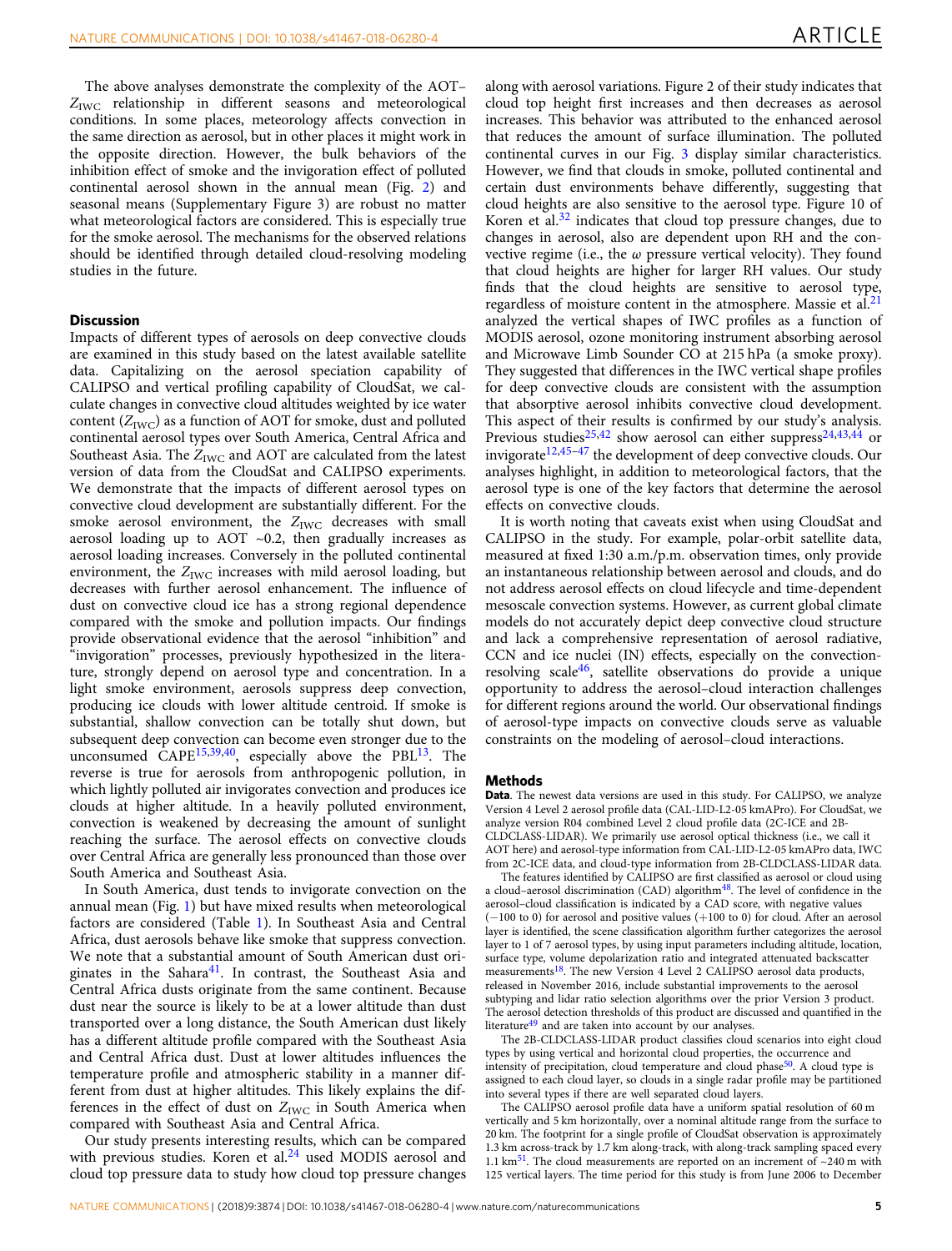<span id="page-5-0"></span>2010, since the CALIPSO/CloudSat combined cloud profile data are publicly available only for this period. For the meteorological fields, we use CloudSat auxiliary ECMWF data (ECMWF-AUX), which provide the vertical profiles of pressure, temperature and specific humidity from the surface to the upper troposphere co-located with each CloudSat profile measurement. All the meteorological parameters are calculated from ECMWF-AUX data for each CloudSat profile.

Data collocation. To co-locate daily CALIPSO aerosol with CloudSat cloud observations, we first identify a  $1^{\circ} \times 1^{\circ}$  grid box that is centered on each CloudSat profile, then find all the CALIPSO aerosol profiles within this grid box. The occurrence frequency of each aerosol type is calculated as the number of each aerosol-type samples divided by the total number of all aerosol-type samples for all the co-located aerosol profiles. To reduce the effects of surface contamination in CALIPSO aerosol data, all aerosol samples with an altitude <500 m are ignored. The co-located AOT is the average of column AOT for all the co-located aerosol profiles. If no aerosols (above 500 m) are detected within the  $1^{\circ} \times 1^{\circ}$  grid box, it is defined as a "clean" (i.e., no aerosols) environment case; if an aerosol type has occurrence frequency larger than 90%, then it is defined as an "aerosol" environment case dominated by that particular type. This type definition approach is also applied to CloudSat cloud types. Since this study focuses on deep convective clouds, we only select the CloudSat profiles where deep convective cloud is the dominant cloud type. CloudSat measurements within the lowest kilometer are affected by ground contamination<sup>19,52</sup>, thus we limit our analysis to cloud profiles above 1 km. The IWC data from 2C-ICE are interpolated into 15 altitude bins with 1 km interval extending from 1 km to 16 km altitude.

Whenever a deep convective cloud profile is identified in one of the three aerosol types (smoke, dust and polluted continental aerosol) environment, we calculate the altitude centroid  $Z_{\text{IWC}}$  for the IWC profile using Eq. [\(1\)](#page-2-0). Then, we calculate the seasonal and annual average of  $Z_{\text{IWC}}$  for each target region using all the available data. The impacts of different aerosol types on  $Z_{\rm IWC}$  is determined by the difference of  $Z_{\text{IWC}}$  between each aerosol-type environment and the clean environment (i.e., case without any aerosol).

Partial correlation between AOT and  $Z_{IWC}$ . To exclude the impact of meteorological covariation, we calculate the partial correlation between AOT and  $Z_{\text{IWC}}$ . Let X denote a vector of meteorological parameters, the effects of which we would like to eliminate. The partial correlation between AOT and  $Z_{\rm IWC}$ , eliminating the effects of X, is:

$$
\rho_{\text{AOT}-Z_{\text{IWC}}\cdot \mathbf{X}} = \frac{\sigma_{\text{AOT}-Z_{\text{IWC}}\cdot \mathbf{X}}}{\sigma_{\text{AOT}\cdot \mathbf{X}}\sigma_{Z_{\text{IWC}}\cdot \mathbf{X}}} \tag{2}
$$

where  $\sigma_{\text{AOT}-Z_{\text{IWC}}}\mathbf{x}$  is the conditional covariance between AOT and  $Z_{\text{IWC}}$ , eliminating the effects of  $\mathbf{X}$ ;  $\sigma_{\text{AOT-}\mathbf{X}}$  is the square root of the conditional variance of AOT, eliminating the effects of **X**;  $\sigma_{Z_{\text{IWC}} \cdot \textbf{X}}$  is the square root of the conditional variance of  $Z_{\text{IWC}}$ , eliminating the effects of **X**. More details of the calculation method for partial correlation are described in other references $35-38$ 

The total and partial correlations are calculated using the samples with 0 ≤ AOT ≤ 0.25 and averaged for every 500 samples. Note that the correlation coefficients among aerosol, meteorological factors and  $Z_{\text{IWC}}$  are generally low in both Table [1](#page-3-0) and Supplementary Table 1, due to noise in the transient observations and spatial scale differences between satellite ( $\sim$  1 km pixel level) and reanalysis ( $\sim$ 1° gridded). For example, the total correlation is only 0.092 between RH<sub>350</sub> and  $Z_{\text{IWC}}$  and 0.28 between CAPE and  $Z_{\text{IWC}}$ .

#### Data availability

The data used for this study can be downloaded from the NASA Distributed Active Archive Centers at [https://earthdata.nasa.gov/about/daacs](https://doi.org/https://earthdata.nasa.gov/about/daacs).

Received: 12 February 2018 Accepted: 27 July 2018 Published online: 24 September 2018

#### References

- 1. Boucher, O. et al. in Climate Change 2013: The Physical Science Basis. Contribution of Working Group I to the Fifth Assessment Report of the Intergovernmental Panel on Climate Change (eds Stocker, T. F. et al.) Ch. 7 (Cambridge University Press, Cambridge and New York, 2013).
- 2. Ramanathan, V. et al. Atmospheric brown clouds: impacts on South Asian climate and hydrological cycle. Proc. Nat. Acad. Sci. USA 102, 5326–5333 (2005).
- 3. Bollasina, M. A., Ming, Y. & Ramaswamy, V. Anthropogenic aerosols and the weakening of the South Asian summer monsoon. Science 334, 502-505 (2011).
- 4. Li, Z. et al. Aerosol and monsoon climate interactions over Asia. Rev. Geophys. 54, 866–929 (2016).
- 5. Ramanathan, V. et al. Warming trends in Asia amplified by brown cloud solar absorption. Proc. Nat Acad. Sci. USA 448, 575–579 (2007).
- 6. Meehl, G., Arblaster, J. & Collins, W. Effects of black carbon aerosols on the Indian monsoon. J. Clim. 21, 2869–2882 (2008).
- 7. Ramanathan, V. & Carmichael, G. Global and regional climate change due to black carbon. Nat. Geosci. 1, 221–227 (2008).
- 8. Allen, R. J., Sherwood, S. C., Norris, J. R. & Zender, C. S. Recent Northern Hemisphere tropical expansion primarily driven by black carbon and tropospheric ozone. Nature 485, 350–353 (2012).
- 9. Wang, Y. et al. Aerosol microphysical and radiative effects on continental cloud ensembles. Adv. Atmos. Sci. 35, 234–247 (2018).
- 10. Rosenfeld, D. et al. Flood or drought: how do aerosols affect precipitation? Science 312, 1309-1313 (2008).
- 11. Khain., A., Rosenfeld, D. & Pokrovsky, A. Aerosol impact on the dynamics and micro-physics of deep convective clouds. Q. J. R. Meteorol. Soc. 131, 2639–2663 (2005).
- 12. Fan, J. et al. Substantial convection and precipitation enhancements by ultrafine aerosol particles. Science 359, 411–418 (2018).
- 13. Wang, Y., Khalizov, A., Levy, M. & Zhang, R. New directions: light absorbing aerosols and their atmospheric impacts. Atmos. Environ. 81, 713–715 (2013).
- 14. Fan, J. et al. Substantial contribution of anthropogenic air pollution to catastrophic floods in Southwest China.Geophys. Res. Lett. 42, 956–965 (2015).
- 15. Lee, S.-S., Guo, J. & Li, Z. Delaying precipitation by air pollution over the Pearl River Delta. Part II: Model simulations. J. Geophys. Res. Atmos. 121, 11,739–11,760 (2016).
- 16. Stevens, B. & Feingold, G. Untangling aerosol effects on clouds and precipitation in a buffered system. Nature 461, 607–613 (2009).
- 17. Gryspeerdt, E., Stier, P., White, B. A. & Kipling, Z. Wet scavenging limits the detection of aerosol effects on precipitation. Atmos. Chem. Phys. 15, 7557–7570 (2015).
- 18. Omar, A. et al. The CALIPSO automated aerosol classification and lidar ratio selection algorithm. J. Atmos. Ocean. Tech. 26, 1994–2014 (2009).
- 19. Sassen, K. & Wang, Z. Classifying clouds around the globe with the CloudSat radar: 1-year of results. Geophys. Res. Lett. 35, L04805 (2008).
- 20. Christensen, M. W., Chen, Y.-C. & Stephens, G. L. Aerosol indirect effect dictated by liquid clouds. J. Geophys. Res. Atmos. 121, 14,636–14,650 (2016).
- 21. Massie, S. T., Delano, J., Bardeen, C. G., Jiang, J. H. & Huang, L. Changes in the shape of cloud ice water content vertical structure due to aerosol variations. Atmos. Chem. Phys. 16, 6091–6105 (2016).
- 22. Dubovik, O. et al. Variability of absorption and optical properties of key aerosol types observed in worldwide locations. J. Atmos. Sci. 59, 590–608  $(2002)$
- 23. Kirchstetter, T. W. & Thatcher, T. L. Contribution of organic carbon to wood smoke particulate matter absorption of solar radiation. Atmos. Chem. Phys. 12, 6067–6072 (2012).
- Koren, I., Martins, J. V., Remer, L. A. & Afargan, H. Smoke invigoration versus inhibition of clouds over the Amazon. Science 321, 946–949 (2008).
- 25. Tao, W.-K., Chen, J.-P., Li, Z., Wang, C. & Zhang, C. Impact of aerosols on convective clouds and precipitation. Rev. Geophys. 50, RG2001 (2012).
- 26. Fan, J., Wang, Y., Rosenfeld, D. & Liu, X. Review of aerosol-cloud interactions: mechanisms, significance, and challenges. J. Atmo. Sci. 73, 4221–4252 (2016).
- 27. Li, G., Wang, Y. & Zhang, R. Implementation of a two-moment bulk microphysics scheme to the WRF model to investigate aerosol-cloud interaction. J. Geophys. Res. 113, D15211 (2008).
- 28. Dagan, G. et al. Aerosol effect on the evolution of the thermodynamic properties of warm convective cloud fields. Sci. Rep. 6, 38769 (2016).
- 29. Wall, C., Zipser, E. & Liu, C. An investigation of the aerosol indirect effect on convective intensity using satellite observations. J. Atmos. Sci. 71, 430–447 (2014).
- 30. Su, H., Jiang, J. H., Vane, D. G. & Stephens, G. L. Observed vertical structure of tropical oceanic clouds sorted in large-scale regimes. Geophys. Res. Lett. 35, L24704 (2008).
- 31. Walcek, C. J. Cloud cover and its relation to relative humidity during a springtime midlatitude cyclone. Mon. Wea. Rev. 122, 1021–1035 (1994).
- 32. Koren, I., Feingold, G. & Remer, L. A. The invigoration of deep convective clouds over the Atlantic: aerosol effect, meteorology or retrieval artifact? Atmos. Chem. Phys. 10, 8855–8872 (2010).
- 33. Fan, J., Zhang, R., Li, G. & Tao, W.-K. Effects of aerosols and relative humidity on cumulus clouds. J. Geophys. Res. 112, D14204 (2007).
- 34. Cui, Z., Davies, S., Carslaw, K. S. & Blyth, A. M. The response of precipitation to aerosol through riming and melting in deep convective clouds. Atmos. Chem. Phys. 11, 3495–3510 (2011).
- 35. Zhao, B. et al. Type-dependent responses of ice cloud properties to aerosols from satellite retrievals.Geophys. Res. Lett. 45, 372–381 (2018).
- Engstrom, A. & Ekman, A. M. L. Impact of meteorological factors on the correlation between aerosol optical depth and cloud fraction. Geophys. Res. Lett. 37, L18814 (2010).
- 37. Baba, Kunihiro, Shibata, Ritei & Masaaki, Sibuya "Partial correlation and conditional correlation as measures of conditional independence". Aust. N.Z. J. Stat. 46, 657–664 (2004).